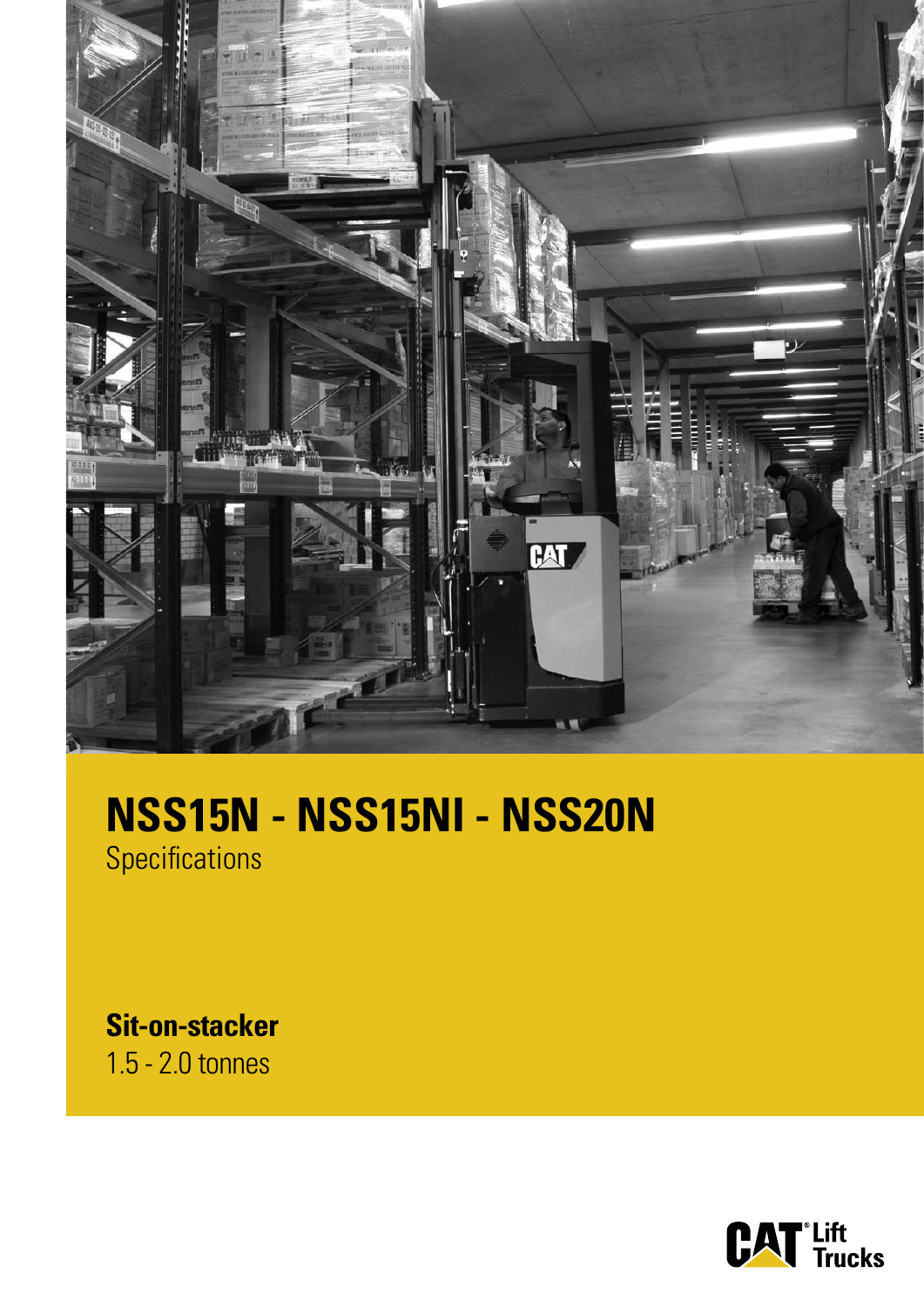|              | <b>Characteristics</b>                                                                      |                |       |                        |                        |                        |
|--------------|---------------------------------------------------------------------------------------------|----------------|-------|------------------------|------------------------|------------------------|
| 1.01         | Manufacturer (abbreviation)                                                                 |                |       | <b>Cat Lift Trucks</b> | <b>Cat Lift Trucks</b> | <b>Cat Lift Trucks</b> |
| 1.02         | Manufacturer's model designation                                                            |                |       | <b>NSS15N</b>          | <b>NSS15NI</b>         | <b>NSS20N</b>          |
| 1.03         | Power source: (battery, diesel, LP gas, petrol)                                             |                |       | <b>Battery</b>         | Battery                | Battery                |
| 1.04         | Operator type: pedestrian, (operator)-standing, -seated                                     |                |       | Sit-on                 | Sit-on                 | Sit-on                 |
| 1.05         | Load capacity                                                                               | Q              | (kg)  | 1500                   | 1500                   | 2000                   |
| 1.06         | Load center distance                                                                        | C              | (mm)  | 600                    | 600                    | 600                    |
| 1.08         | Load wheel axle to fork face (forks lowered)                                                | X              | (mm)  | 775                    | 755                    | 805                    |
| 1.09         | Wheelbase                                                                                   | y              | (mm)  | 1500                   | 1520                   | 1585                   |
|              | Weight                                                                                      |                |       |                        |                        |                        |
| 2.01         | Truck weight with maximum battery weight                                                    |                | kg    | 1760*                  | 1840*                  | 2100*                  |
|              | <b>Wheels, Drive Train</b>                                                                  |                |       |                        |                        |                        |
| 3.01         | Tyres: PT=Power Thane, Vul=Vulkollan, drive/load side                                       |                |       | Vul/vul                | Vul / vul              | Vul / vul              |
| 3.02         | Tyre dimensions, drive side                                                                 |                |       | 250 x 100              | 250 x 100              | 250 x 100              |
| 3.03         | Tyre dimensions, load side                                                                  |                |       | 85 x 75                | 85 x 75                | 85 x 90                |
| 3.04         | Castor wheel dimensions (diameter x width)                                                  |                |       | 150 x 48               | 150 x 48               | 150 x 48               |
| 3.05         | Number of wheels, drive/load side (x=driven)                                                |                |       | $1x + 2/4$             | $1x + 2/4$             | $1x + 2/4$             |
| 3.06         | Track width (center of tyres), drive side                                                   | b10            | (mm)  | 385                    | 385                    | 375                    |
| 3.07         | Track width (center of tyres), load side                                                    | b11            | (mm)  | 690                    | 690                    | 690                    |
|              | <b>Dimensions</b>                                                                           |                |       |                        |                        |                        |
| 4.02         | Height with mast lowered (see tables)                                                       | h1             | (mm)  | 2385                   | 2500                   | 2710                   |
| 4.03         | Free lift (see tables)                                                                      | h2             | (mm)  | 1810                   | 1810                   | 2060                   |
| 4.04         | Lift height (see tables)                                                                    | h3             | (mm)  | 5400                   | 5400                   | 6300                   |
| 4.05         | Overall height with mast raised                                                             | h4             | (mm)  | 5940                   | 6055                   | 7130                   |
| 4.06         | Initial lift                                                                                | h <sub>5</sub> | (mm)  | ÷.                     | 115                    | $\omega$               |
| 4.07         | Height to top of overhead guard                                                             | h <sub>6</sub> | (mm)  | 1930                   | 1930                   | 1930                   |
| 4.08         | Seat- or stand height                                                                       | h7             | (mm)  | 870                    | 870                    | 870                    |
| 4.15         | Fork height, fully lowered                                                                  | h13            | (mm)  | 90                     | 92                     | 90                     |
| 4.19         | Overall length                                                                              | $\vert$ 1      | (mm)  | 2110                   | 2145                   | 2160                   |
| 4.20         | Length to fork face (includes fork thickness)                                               | 2              | (mm)  | 960                    | 960                    | 1010                   |
| 4.21         | Overall width                                                                               | $b1/b2$ (mm)   |       | 1050 / 1550**          | 1050 / 1550**          | 1050 / 1715**          |
| 4.22         | Fork dimensions (thickness, width, length)                                                  | $s/e/I$ (mm)   |       | 65/165/1150            | 65/185/1150            | 65/195/1150            |
| 4.25         | Outside width over forks (minimum/maximum)                                                  | b5             | (mm)  | 550-685                | 570-685                | 570-685                |
| 4.32         | Ground clearance at center of wheelbase, (forks lowered)                                    | m <sub>2</sub> | (mm)  | 30                     | 30                     | 25                     |
|              | Working aisle width (Ast) with 1000 x1200 mm pallets, load crosswise                        | Ast            | (mm)  | 2626                   | 2633                   | 2696                   |
| 4.33/a       | Working aisle width (Ast3) with 1000 x 1200 mm pallets, load crosswise                      | Ast3           | (mm)  | 2210                   | 2230                   |                        |
| 4.33/b       | Working aisle width (Ast) with 800 x1200 mm pallets, load lengthwise                        | Ast            | (mm)  | 2569                   | 2583                   | 2260<br>2627           |
| 4.34/a       | Working aisle width (Ast3) with 800 x 1200 mm pallets, load lengthwise                      | Ast3           | (mm)  | 2410                   |                        |                        |
| 4.34/b       | Turning circle radius                                                                       | Wa             |       | 1785                   | 2430<br>1785           | 2460<br>1865           |
| 4.35         | <b>Performance</b>                                                                          |                | (mm)  |                        |                        |                        |
| 5.01         | Travel speed, with/without load                                                             |                | km/h  | 7.0 / 8.0              | 7.0 / 8.0              | 7.0 / 8.0              |
| 5.02         | Lifting speed, with/without load                                                            |                | m/s   | $0.13 - 0.30$          | $0.13 - 0.30$          | 0.11/0.30              |
| 5.03         | Lowering speed, with/without load                                                           |                | m/s   | $0.50 - 0.35$          | $0.50 - 0.35$          | $0.50 - 0.40$          |
|              |                                                                                             |                | %     | 7/10                   |                        |                        |
| 5.07         | Gradeability, with/without load<br>Service brakes (mechanical/hydraulic/electric/pneumatic) |                |       |                        | 7/10                   | 6/10                   |
| 5.10         |                                                                                             |                |       | Electric               | Electric               | Electric               |
| 6.01         | <b>Electric motors</b><br>Drive motor capacity (60 min. short duty)                         |                | kW    | 2.2                    | 2.2                    | 2.2                    |
|              | Lift motor output at 15% duty factor                                                        |                | kW    | 5.5                    | 5.5                    | 5.5                    |
| 6.02<br>6.04 | Battery voltage/capacity at 5-hour discharge                                                |                | V/Ah  |                        |                        | 24 / 375 - 500         |
|              |                                                                                             |                |       | $24/375 - 500$         | $24/375 - 500$         |                        |
| 6.05         | Battery weight<br><b>Miscellaneous</b>                                                      |                | kg    | $305 - 400$            | $305 - 400$            | $305 - 400$            |
| 8.01         | Type of drive control                                                                       |                |       | <b>Stepless</b>        | <b>Stepless</b>        | <b>Stepless</b>        |
| 8.04         | Noise level, mean value at operator's ear (EN 12053)                                        |                | dB(A) | 66                     | 66                     | 66                     |
|              |                                                                                             |                |       |                        |                        |                        |

\* 1500 kg models with TREV5400 mm mast, 2000 kg model with 6300 mm mast

\*\* without / with stabilizers extended

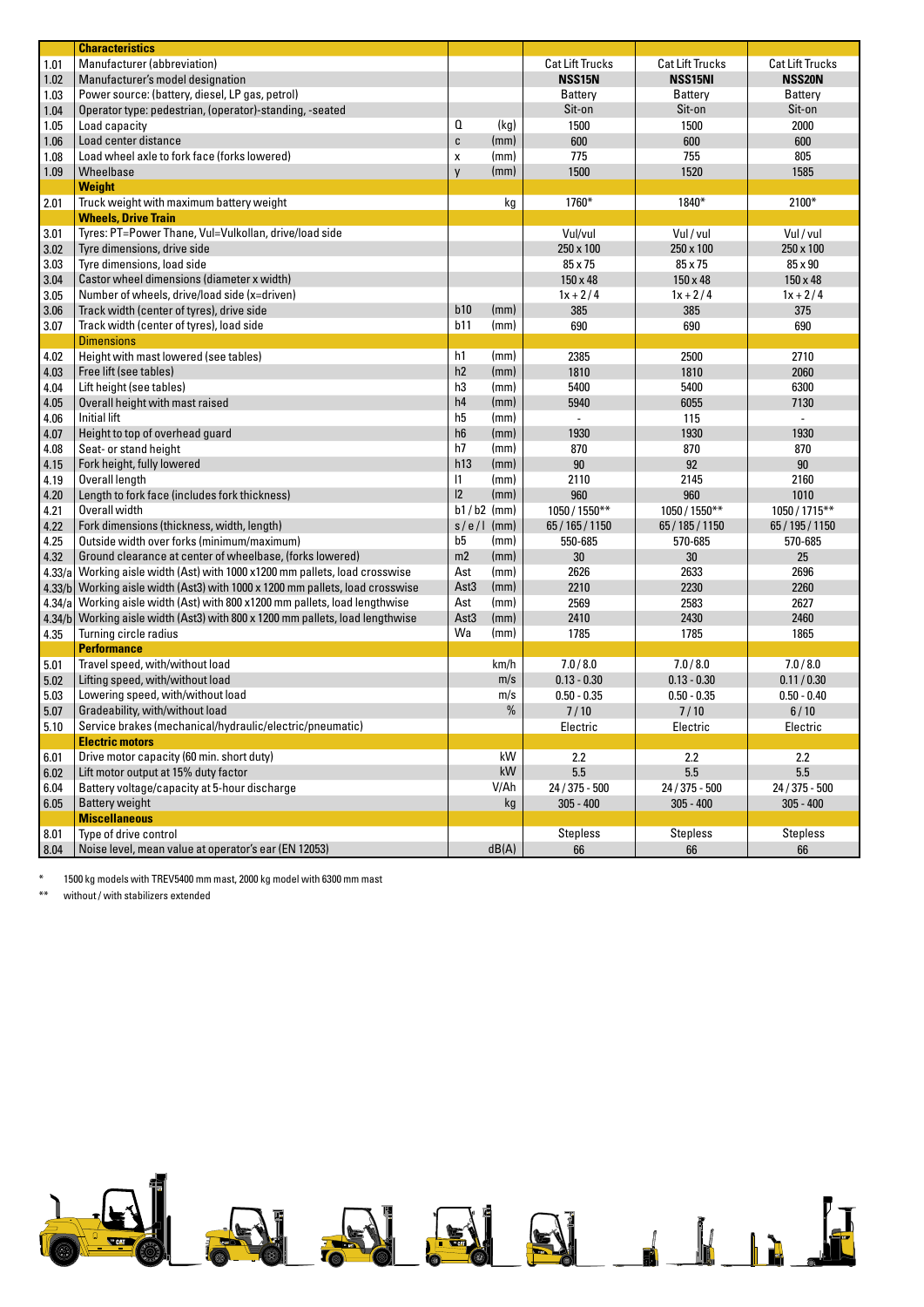

- Ast =  $Wa + x + 16 + a$
- Ast = Working aisle width with load
- a = Safety clearance (200 mm)

l6 = Pallet length (800 or 1000 mm)  $b12 =$  Pallet width (1200 mm)

- **Lower Cost of Ownership**
- Smooth, progressive, easy to use controls and comfortable, adjustable seats enhance operator concentration leading to better shift productivity.
- Durable chassis and mast construction, designed and built for years of service.
- AC-drive technology means longer service intervals, reducing the total cost of ownership.
- Battery discharge indicator (BDI) incorporates lift cut-out for battery protection.

# **Unmatched Productivity**

- These trucks combine efficient long distance travel and stacking at medium heights.
- The 'Initial lift' model (NSS15NI) allows increased ground clearance when working on ramps.
- High drive speed (with or without load).
- Large battery compartment (up to 500 Ah).
- • Extendable side stabilizers, standard on models with triplex masts, gives extra residual capacity
- Rapid acceleration.
- Standard PIN code start-up, and driver specific settings.
- Programmable features for driver.
- Regenerative braking feeds power back into the battery.
- • LCD display with all relevant information.
- Good service access, thanks to a seat which swings open in seconds.
- Battery roller as standard for quick battery change.
- Progressive steering for excellent maneuvering at low speeds and stability at high speed.
- Smooth hydraulics.
- Rounded fork tips for easy pallet entry, when approaching at an angle.
- High residual capacities, especially with extended side stabilizers.
- Easy to operate driver's menu.

## **Safety and Ergonomics**

- Driver well protected by chassis.
- Ergonomically designed electronic 360° fly-by-wire steering gives precise control at speed.
- • Adjustable seat allows for comfortable long-shift operation.
- • Good all round visibility and through the poweRamic mast for accurate pallet entry.
- Automatic speed reduction in curves and at increased lift heights, for safe and secure handling.

#### **Options**

- Various fork lengths.
- Lift height pre-selector and indicator (NSS20N only).
- • Customized side plates (for company livery).
- Pallet entry & exit rollers.
- • Choice of different wheel materials.
- Picking list bracket or PC support.
- Key switch start.
- • Compulsory lowering of side stabilizers at 2.5 m lift height or higher.
- • Extendable side stabilizers on models with duplex masts (for extra residual capacity).